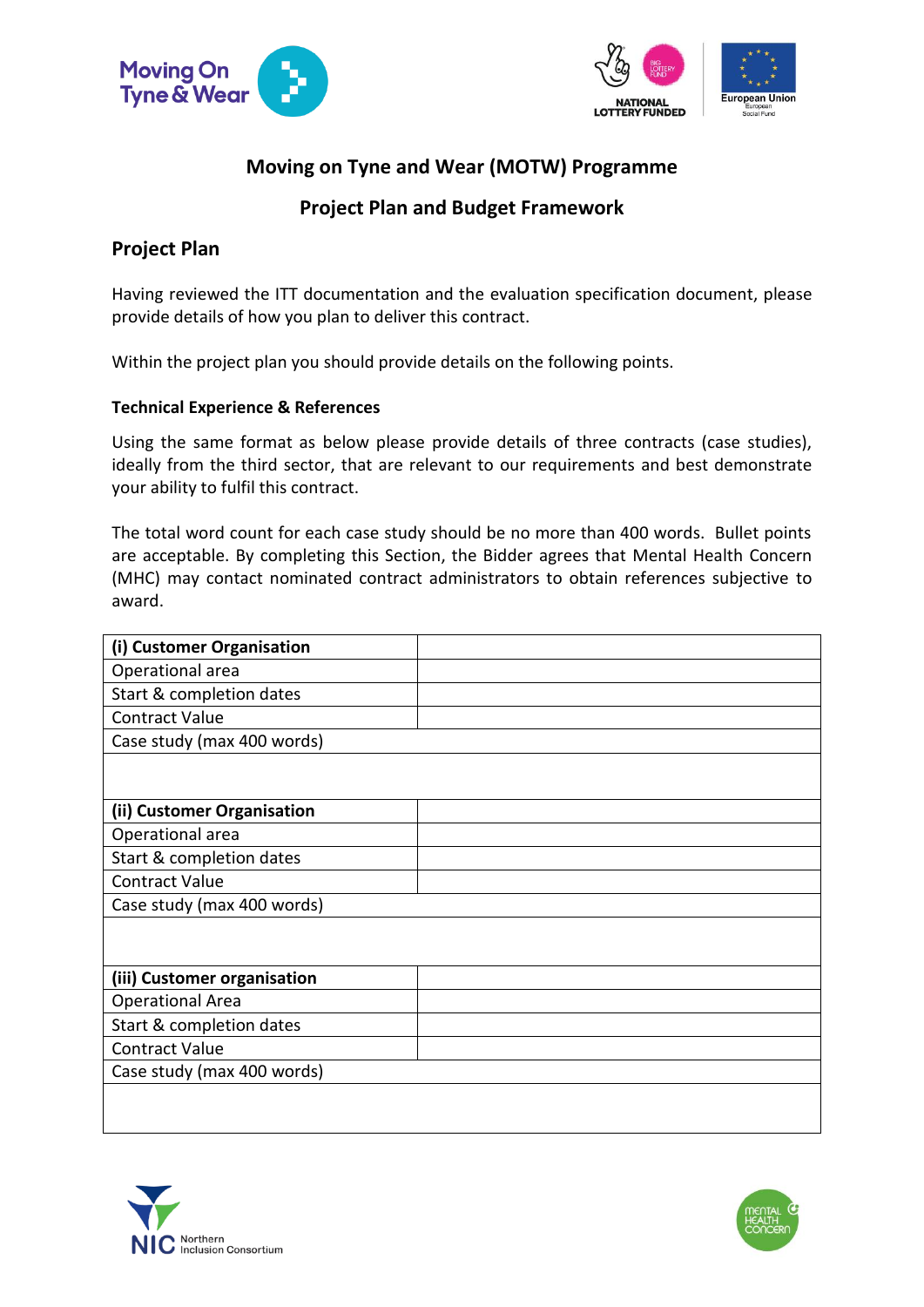



## **Evaluation Methodology**

Please provide details on what methodologies you envisage using to deliver this evaluation.

#### **Team set up & Delivery**

Please provide a breakdown of how your team will be set up to deal with this contract, and who will be involved in the delivery. Include CV's where relevant and confirmation of DBS checks. Also provide details of how the project will be delivered including a timeline.

#### **Ability to Service Geography**

Please outline your ability to work closely with stakeholders within the entire geography of the Tyne and Wear area. You should include details on your area(s) of operation currently and how you would envisage servicing the contract.

#### **North East Socio Economic Climate**

Tyne and Wear is currently experiencing some difficult economic and social challenges. Please describe your understanding of the North East socio economic climate, and how this knowledge will help you deliver this contract.

#### **Partnership Working**

MHC will be working in partnership with approximately 16 organisations to deliver the MOTW programme. Please describe and evidence any knowledge and experience you have of working within a partnership delivery structure.

#### **Voluntary Sector Working and Relationship Management**

MHC and the majority of our partners are classed as Charitable Organisations or Not For Profit. Please describe and evidence any experience you have of working with organisations of this type, and how you plan to manage these relationships to deliver the best service possible.

#### **Commissioning and Funding Environment**

MOTW is being funded by the Big Lottery and European Social Fund. Please describe your experience of working in a commissioning / funding environment, and how this will help you deliver this Evaluation and to assist in identifying future project sustainability.

#### **Working with Vulnerable Adults**

MOTW aims to work with people with health barriers to achieve real change in their lives, and progress them towards or into work. With that in mind the external evaluators will be working with potentially vulnerable adults with complex barriers towards work. Please describe and evidence any experience you have of working with vulnerable adults, including evidence of staff approachability and the ability to get honest answers from people of a variety of backgrounds.